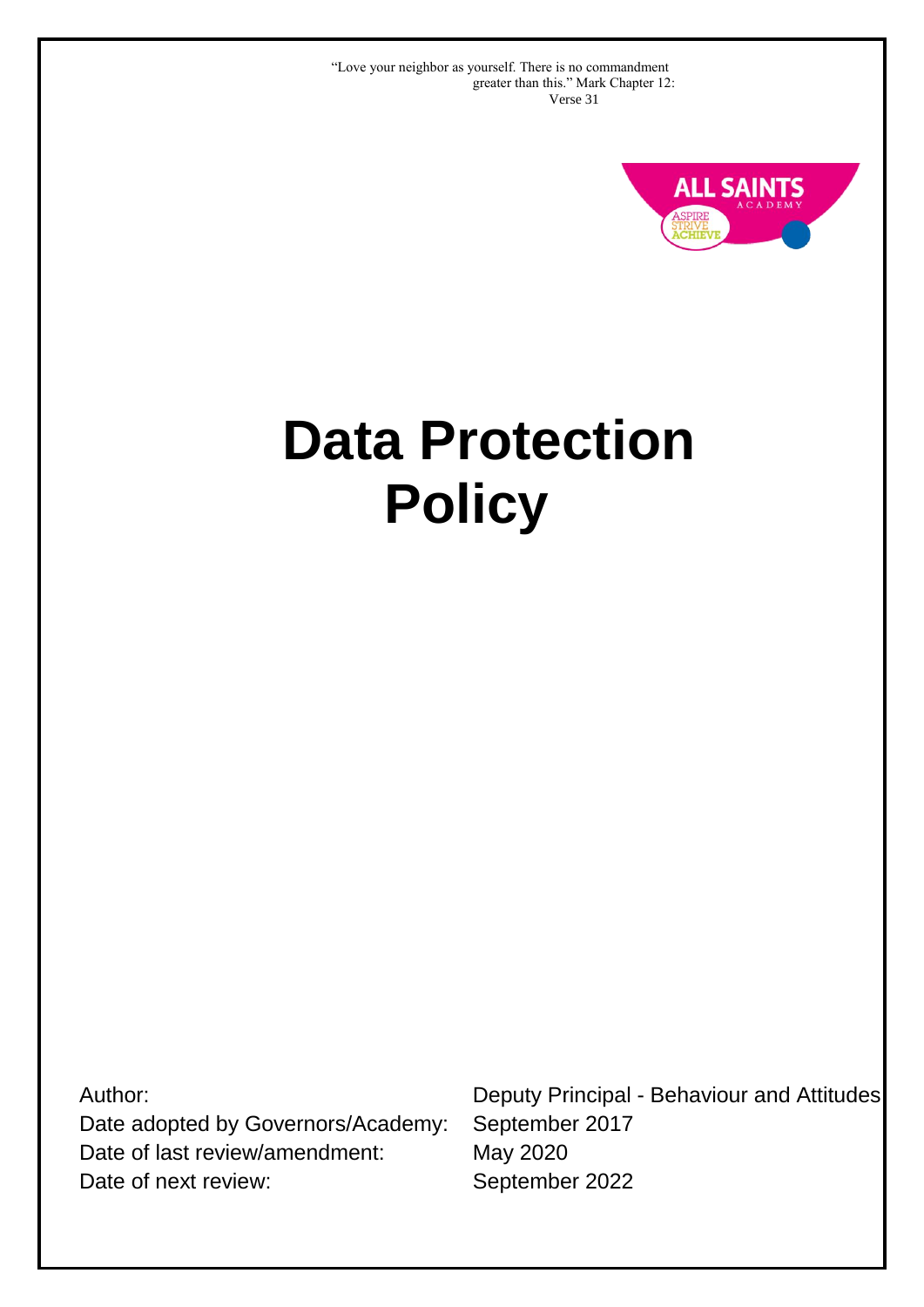#### **Introduction**

At All Saints Academy our vision is "Living Well Together with **Dignity**, **Faith** and **Hope**". We aspire to take dignified decisions and afford dignity to all members of our community, regardless of background or circumstance. Our position as a Voluntary Aided Church Academy means that the Christian faith has a central role in all of our actions and decisions. We strive for excellence in all that we do, enabling our students to transform their lives and to hope for happy and successful futures.

Our vision translates into our everyday practice. The values **of Dignity, Faith** and **Hope** are particularly relevant in ensuring all in our community are encouraged to strive for excellence through service to others. This policy exists to provide a framework for supporting our stated aim of "*Living Well Together with Dignity, Faith and Hope*", and this translates into our everyday practice. **Living Well Together** includes ensuring the welfare of young people, and through the general ethos of the academy, we will seek to persuade students in need of support to come forward. This will be promoted through the PSHCE curriculum, assemblies and tutor time.

Our vision translates into our everyday practice. The values **of Dignity, Faith** and **Hope** are particularly relevant in ensuring ICT in the 21<sup>st</sup> Century is seen as an essential resource to support learning and teaching, as well as playing an important role in the everyday lives of children, young people and adults. Consequently, schools need to build in the use of these technologies in order to arm our young people with the skills to access life-long learning and employment.

To function properly the academy needs to collect and use certain types of information about staff, students and other individuals who come into contact with the academy. We are also obliged to collect and use data to fulfil our obligations to the LA, DfE and other bodies. This personal information must be dealt with properly however it is collected, recorded and used – whether on paper, in a computer, or recorded on other material - and there are safeguards to ensure this in the General Data Protection Regulation introduced on 25<sup>th</sup> May 2018.

We regard the lawful and correct treatment of personal information as very important to successful operations, and to maintaining confidence between those with whom we deal and ourselves. We ensure that our organisation treats personal information lawfully and correctly.

#### **Purpose**

As we strive for excellence we must also engender trust that the organisation adheres to policy. This policy is intended to ensure that we adhere to the Principles of Data Protection, as detailed in the General Data Protection Regulation.

#### **The principles of the General Data Protection Regulation**

So far as is reasonably practicable, the Trust's organisations will comply with the principles of Article 5 of the GDPR to ensure all data shall be:

- processed lawfully, fairly and in a transparent manner in relation to individuals;
- collected for specified, explicit and legitimate purposes and not further processed in a manner that is incompatible with those purposes; further processing for archiving purposes in the public interest, scientific or historical research purposes or statistical purposes shall not be considered to be incompatible with the initial purposes;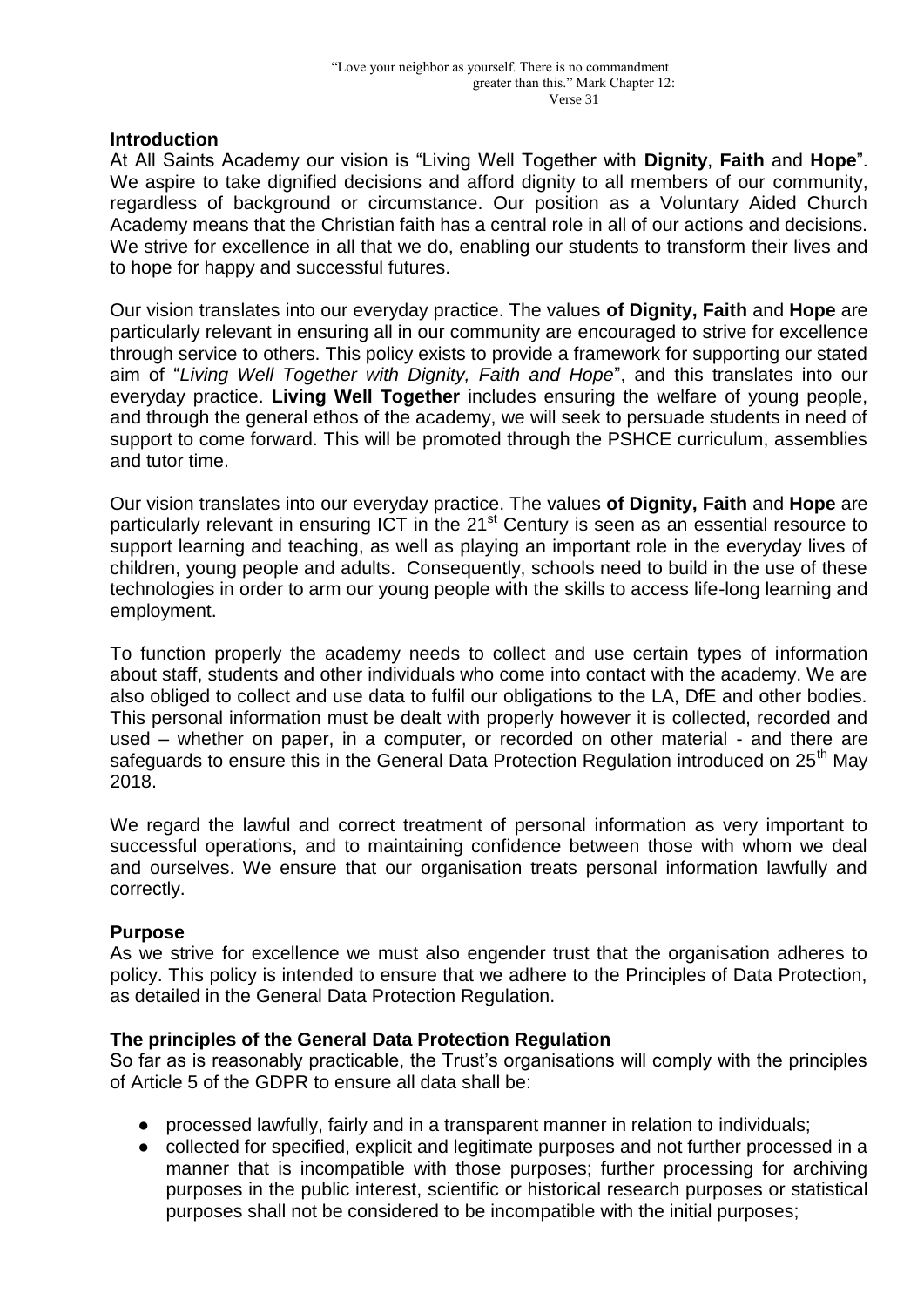- adequate, relevant and limited to what is necessary in relation to the purposes for which they are processed;
- accurate and, where necessary, kept up to date; every reasonable step must be taken to ensure that personal data that are inaccurate, having regard to the purposes for which they are processed, are erased or rectified without delay;
- kept in a form which permits identification of data subiects for no longer than is necessary for the purposes for which the personal data are processed; personal data may be stored for longer periods insofar as the personal data will be processed solely for archiving purposes in the public interest, scientific or historical research purposes or statistical purposes subject to implementation of the appropriate technical and organisational measures required by the GDPR in order to safeguard the rights and freedoms of individuals; and
- processed in a manner that ensures appropriate security of the personal data, including protection against unauthorised or unlawful processing and against accidental loss, destruction or damage, using appropriate technical or organisational measures.

Article 5 (2) requires that:

● "the controller shall be responsible for, and be able to demonstrate, compliance with the principles."

#### **Processing Personal Data**

The Trust's organisations undertake to obtain and process data fairly and lawfully by informing all data subjects of the reasons for data collection, the purposes for which the data are held, the likely recipients of the data and the data subjects' right of access. This is included in the Privacy Notice given to data subjects.

We collect and process pupil information under Article 6 and Article 9 of the General Data Protection Regulation from 25 May 2018. Under Article 6(1)(e) our lawful basis for processing data is that it is a Public task and the processing is necessary for us to perform a task in the public interest. Under Article 9(2)(g) our lawful basis for processing sensitive data is that processing is necessary for reasons of substantial public interest. We also collect and use data under section 537A of the Education Act 1996 and section 83 of the Children's Act 1989.

We collect and process staff data under Article 6 and Article 9 of the General Data Protection Regulation from 25 May 2018. Under Article 6(1)(e) our lawful basis for processing data is that it is a Public task and the processing is necessary for us to perform a task in the public interest. Under Article 9(2)(g) our lawful basis for processing sensitive data is that processing is necessary for reasons of substantial public interest. We also collect your data in line with section 114 of the Education Act 2005.

The GDPR provides the following rights for individuals:

- The right to be informed
- The right of access
- The right to rectification
- The right to erasure
- The right to restrict processing
- The right to data portability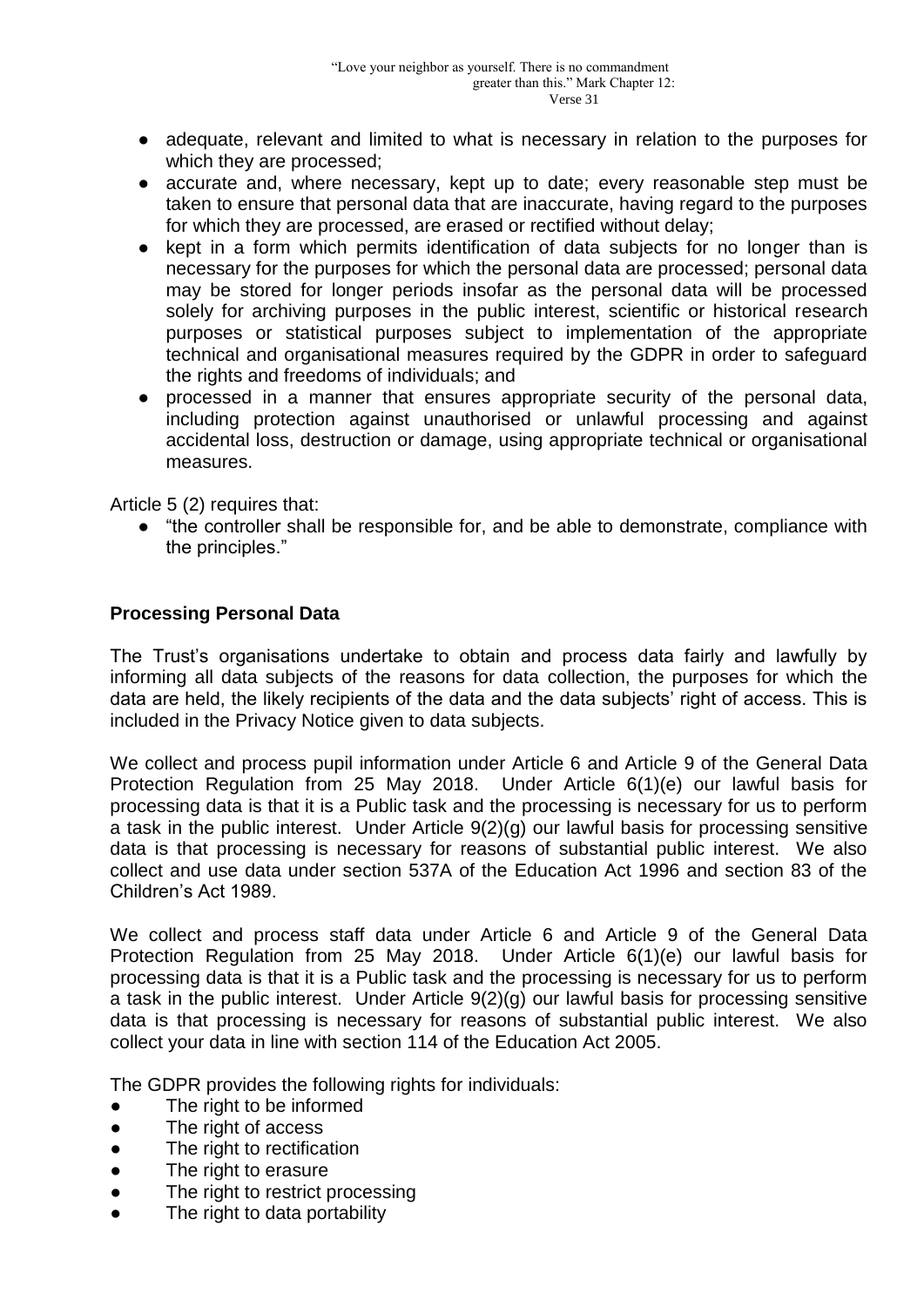- The right to object
- Rights in relation to automated decision making and profiling.

The rights that relate to our data subjects will be included in our Privacy Notice that is given out to the data subjects.

## **Organisation**

Within the academy we will, through appropriate management, apply strict application of criteria and controls:

- observe fully conditions regarding the fair collection and use of information
- meet its legal obligations to specify the purposes for which information is used
- collect and process appropriate information, and only to the extent that it is needed to fulfil operational needs or to comply with any legal requirements
- ensure the quality of information used
- apply strict checks to determine the length of time information is held
- ensure that the rights of people about whom information is held, can be fully exercised under the Act. (These include: the right to be informed that processing is being undertaken, the right of access to one's personal information, the right to prevent processing in certain circumstances and the right to correct, rectify, block or erase information which is regarded as wrong information). See Appendix 1
- take appropriate technical and organisational security measures to safeguard personal information
- ensure that personal information is not transferred abroad
- treat people justly and fairly whatever their age, religion, disability, gender, sexual orientation or ethnicity when dealing with requests for information
- set out clear procedures for responding to requests for information

We will also ensure that:

- there is someone with specific responsibility for Data Protection within the academy (Simon Miller)
- everyone managing and handling personal information understands that they are contractually responsible for following good data protection practice
- everyone managing and handling personal information is appropriately trained to do so
- everyone managing and handling personal information is appropriately supervised
- anybody wanting to make enquiries about handling personal information knows what to do
- queries about handling personal information are promptly and courteously dealt with
- methods of handling personal information are clearly described
- a regular review and audit is made of the way personal information is held, managed and used
- methods of handling personal information are regularly assessed and evaluated
- performance with handling personal information is regularly assessed and evaluated
- a breach of the rules and procedures identified in this policy may lead to disciplinary action being taken against the members of staff concerned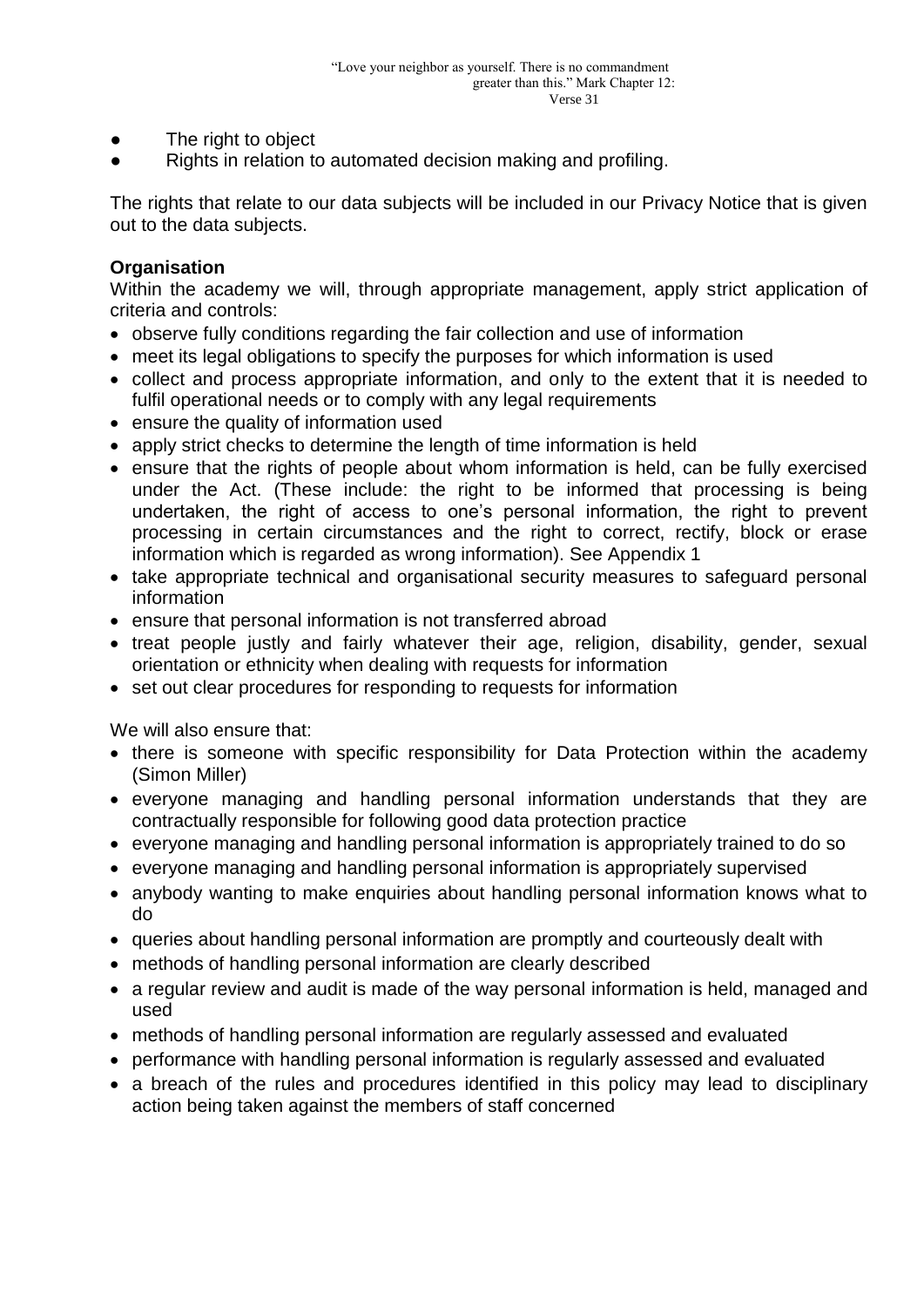# **Rights of Access**

The GDPR extends to all data subjects the right of access to their own personal data. Where a request for subject access is received from a student, the Trust's policy is that:

Requests from students will be processed as a subject access request as outlined below and a copy of the information will be given directly to the student, unless it is clear that the student does not understand the nature of the request.

Requests from students who do not appear to understand the nature of the request will be referred to their parents.

Requests from parents in respect of their own child will be processed as requests made on behalf of the data subject (the child) and the copy will be sent in a sealed envelope to the requesting parent.

## **Processing Subject Access Requests**

Requests for access must be made in writing to the Data Controller, and responses will be made as soon as is practicably possible and in accordance with legally-prescribed timescales. This is no more than a month from the date of the request however the trust will be able to extend the period of compliance by a further two months where requests are complex or numerous. If this is the case, we will inform the individual within one month of the receipt of the request and explain why the extension is necessary. Should more information be required to establish either the identity of the data subject (or agent) or the type of data requested, the date of the request will be deemed to be the date on which sufficient information has been provided. The contact details are provided on the Privacy **Notices** 

The Trust may take legal advice in determining what information may be released. Certain data is exempt from the right of access under the GDPR, and this may include:

- Information that identifies other individuals,
- Information that the School or College reasonably believes is likely to cause damage or distress,
- Information that is subject to legal professional privilege,
- Student test scripts.

Unless otherwise stated, the Trust's organisations will treat as confidential any reference they give.

The Trust acknowledges that an individual may have the right to access a reference relating to them which is received by the Academy. Such references will only be disclosed if such disclosure does not identify the source of the reference, or if the referee has given their consent, or if disclosure is reasonable in the particular circumstances.

# **Exemptions**

Certain data is exempted from the provisions of the GDPR. Information relating to the following will not be released to individuals:

- The prevention or detection of crime:
- The assessment of any tax or duty;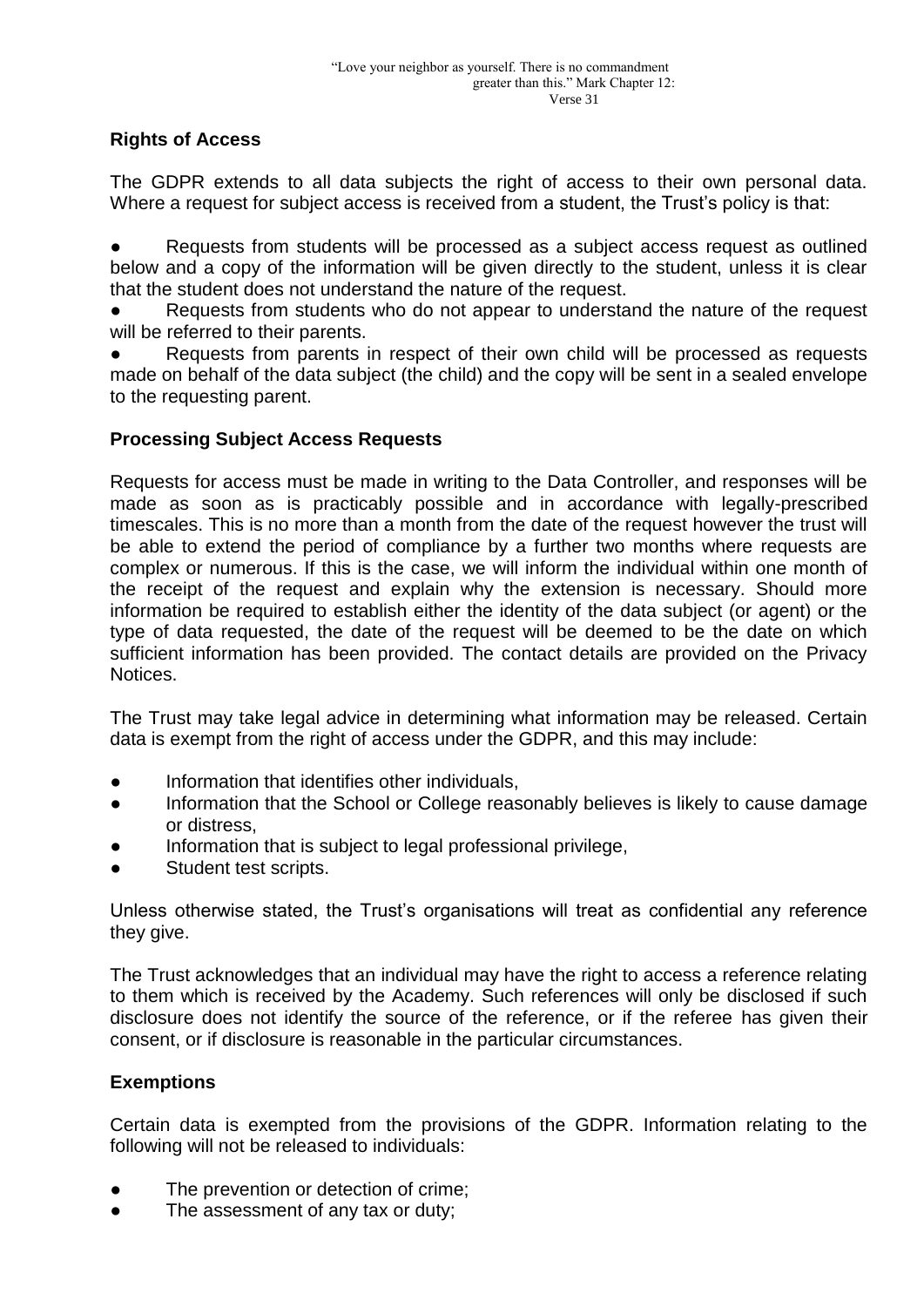Where the processing is necessary to exercise a right or obligation conferred or imposed by law upon the Trust.

The above are examples only of some of the exemptions under the Regulation. Parents and students should note that any information relating to child protection, or which reveals the identity of another student, will not be released.

Where requests are manifestly unfounded or excessive, in particular because they are repetitive, the Trust can:

- charge a reasonable fee taking into account the administrative costs of providing the information; or
- refuse to respond.

Where the trust refuses to respond to a request, we will explain why to the individual, informing them of their right to complain to the supervisory authority and to a judicial remedy without undue delay and at the latest within one month.

## **Retention**

The Academy Trust will retain your data for a set period of time. The data will be stored securely and, once the retention period has lapsed, secure disposal methods will be implemented.

Refer to the All Saints Academy Retention Schedule for detailed information regarding retention and disposal of data.

#### **Data Controller, Data Protection Officer and Data Processor**

All Saints Academy is the Data Controller. It determines the purposes and means of processing data in line with the General Data Protection Regulation. The Academy will also appoint a Data Protection Officer as it is a public body. The DPO will assist the Academy in monitoring internal compliance, inform and advise on our data protection obligations, provide advice regarding Data Protection Impact Assessments (DPIAs) and act as a contact point for data subjects and the supervisory authority.

# **Data Breach**

A personal data breach means a breach of security leading to the accidental or unlawful destruction, loss, alteration, unauthorised disclosure of, or access to, personal data. This includes breaches that are the result of both accidental and deliberate causes. It also means that a breach is more than just about losing personal data.

Personal data breaches can include:

- access by an unauthorised third party;
- deliberate or accidental action (or inaction) by a controller or processor;
- sending personal data to an incorrect recipient;
- computing devices containing personal data being lost or stolen;
- alteration of personal data without permission; and
- loss of availability of personal data.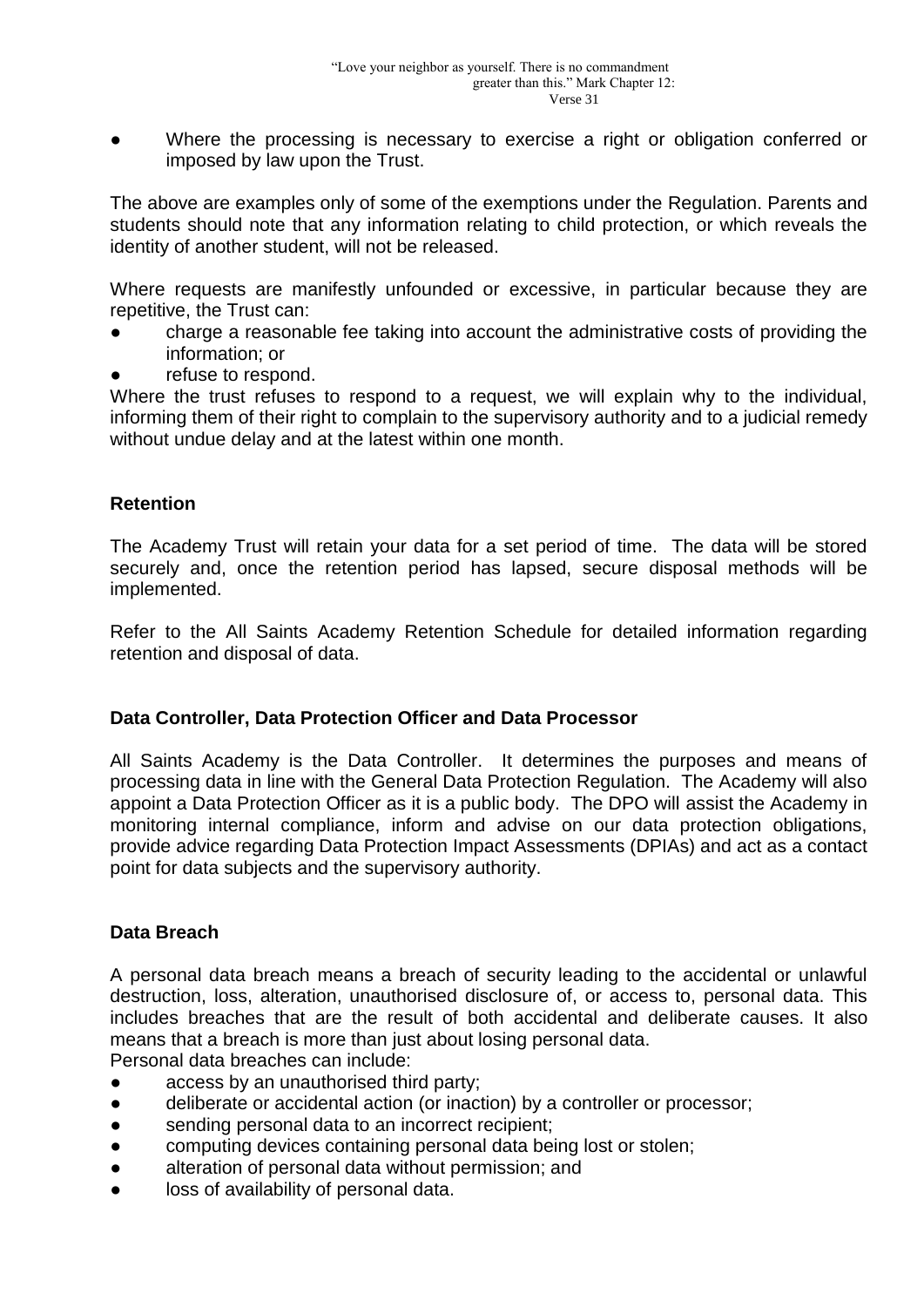## **Obligation for data processor to notify data controller**

The data processor will notify the data controller without undue delay after becoming aware of the breach.

## **Obligation for data controller to notify the supervisory authority**

- The data controller will notify the supervisory authority under GDPR if it's likely to result in a risk to people's rights and freedoms. This decision should be taken in consultation with the Executive Principal and the Data Protection Officer. There is no requirement to notify if unlikely to result in a risk to the rights and
	- freedoms of natural persons (Article 33, clause 1)
- Notification to the ICO to be made without undue delay and not later than 72 hours.
- Description of the nature of the breach
- Categories of data
- Approximate numbers of records and data subjects affected
- Describe likely consequences
- Describe measures taken or to be taken to mitigate the breach
- Communicate details of the Data Protection Officer
- If the trust fails to report within 72 hours this must be explained to the ICO
- The Trust must document personal data breaches, effects and remedial action. This will enable assessment of compliance with these requirements.

#### **Obligation for data controller to communicate a personal data breach to data subjects**

- The trust must communicate to the data subject without undue delay if a high risk. The decision to communicate should be taken in consultation with the Executive Principal and the Data Protection Officer.
- Communication will be in clear plain language
- The supervisory authority may compel communication with data subject
- Exemptions if:
	- appropriate technical and organisational measures taken
	- high risk to data subject will not materialise
	- communication with data subject would involve disproportionate effort

If you have a concern about the way we are collecting or using your personal data, you should raise your concern with us in the first instance or directly to the Information Commissioner's Office at<https://ico.org.uk/concerns/>

#### **Contact:**

If you would like to discuss anything in this privacy notice, please contact:

The Data Controller - All Saints Academy, Houghton Road, Dunstable LU5 5AB The Data Controller's Representative – Simon Miller at dcr@asadunstable.org The Data Protection Officer - Chris Beeden at contact@school-dpo.co.uk